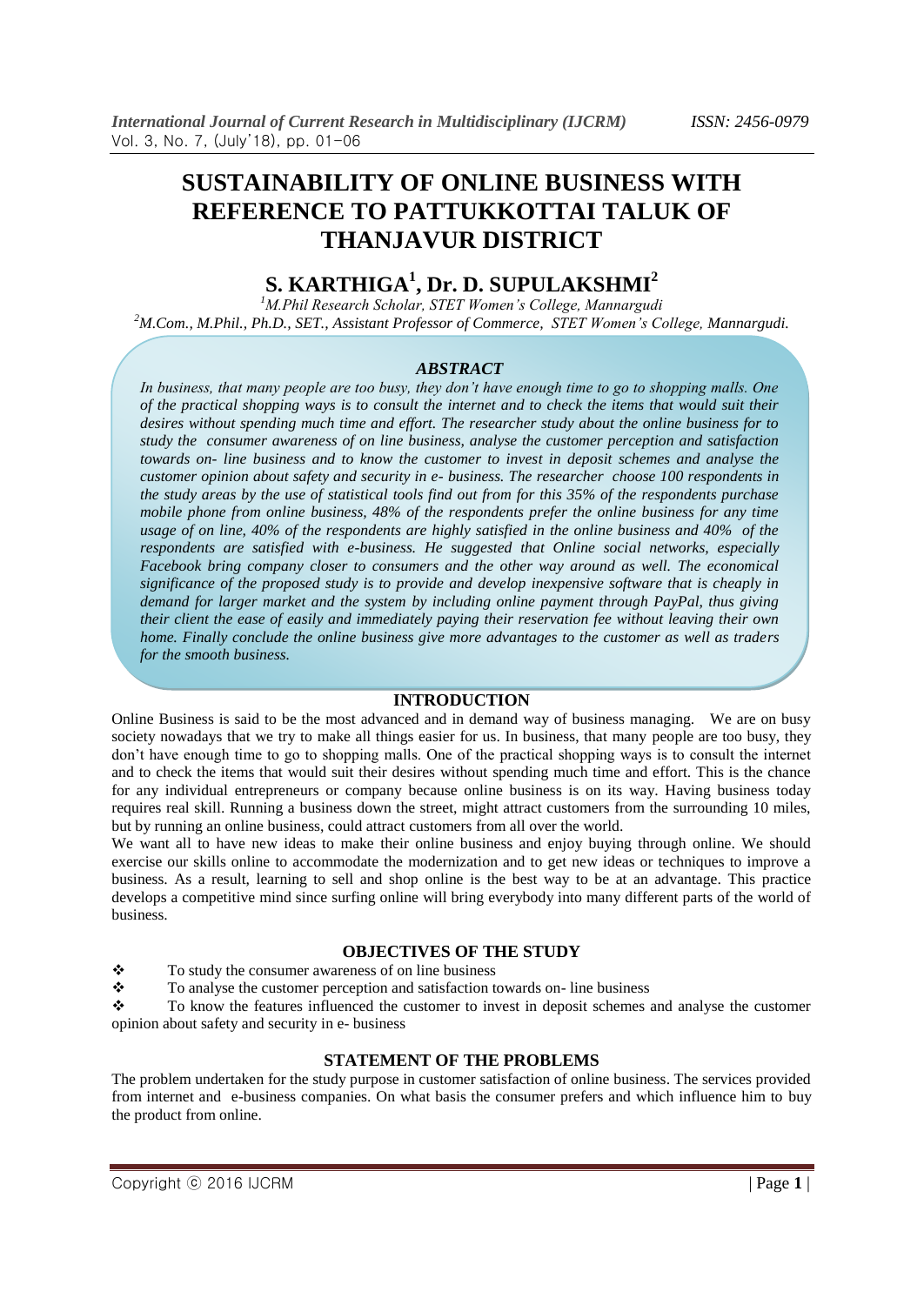## **METHODOLOGY**

Survey Method is followed in the study. This study is concerned with customer satisfaction for online business. The whole study has been conducted with the help of both primary and secondary data. The researcher could not study the whole of the total population due to time constraints. So the information was collected through Questionnaire from 100 sample respondents in Pattukkottai town.

## **COLLECTION OF DATA**

#### **Primary data:**

Questionnaire was the instrument being used for collecting the primary data. **Secondary data:**

The data was collected from journals, magazines and records of the company.

## **NAME OF THE COMPANIES INVOLVING ON-LINE BUSINESS**

#### **FLIPKART**

Flipkart is an [e-commerce](https://en.wikipedia.org/wiki/E-commerce) company founded in 2007 by [Sachin Bansal](https://en.wikipedia.org/wiki/Sachin_Bansal) and [Binny Bansal.](https://en.wikipedia.org/wiki/Binny_Bansal) The company is registered in Singapore, but has its headquarters in [Bangalore,](https://en.wikipedia.org/wiki/Bangalore) [Karnataka.](https://en.wikipedia.org/wiki/Karnataka) Flipkart has launched its own product range under the name "DigiFlip" with products including tablets, USBs, and laptop bags. They worked for [Amazon.com,](https://en.wikipedia.org/wiki/Amazon.com) and left to create their new company incorporated in October 2007 as Flipkart Online Services Pvt. Ltd. The first product they sold was the book Leaving Microsoft To Change The World. Flipkart now employs more than 33,000 people.<sup>[\[16\]](https://en.wikipedia.org/wiki/Flipkart#cite_note-16)</sup> Flipkart allows payment methods such as cash on [delivery,](https://en.wikipedia.org/wiki/Collect_on_delivery) [credit](https://en.wikipedia.org/wiki/Credit_card) or [debit](https://en.wikipedia.org/wiki/Debit_card) card transactions, [net banking,](https://en.wikipedia.org/wiki/Net_banking) e-gift voucher and card swipe on delivery.

## **AMAZON.COM**

 Amazon.com, Inc. (Amazon.com), incorporated on May 28, 1996, is an e-commerce company. The Company offers a range of products and services through its Websites. The Company's products, offered through consumer-facing Websites, include merchandise and content that the Company purchases for resale from vendors and those offered by third-party sellers. The Company offers its own products as well as thirdparty products across various categories, through its retail Websites and through its mobile Websites and applications.

#### **SNAPDEAL**

 Snapdeal is an [online marketplace,](https://en.wikipedia.org/wiki/Online_marketplace) [New Delhi,](https://en.wikipedia.org/wiki/New_Delhi) [India.](https://en.wikipedia.org/wiki/India) The company was started by Kunal Bahl, a [Wharton](https://en.wikipedia.org/wiki/Wharton_School_of_the_University_of_Pennsylvania) graduate as part of the dual degree [M&T](https://en.wikipedia.org/wiki/Jerome_Fisher_Program_in_Management_and_Technology) Engineering and Business program at Penn, and Rohit Bansal, an alumnus of [IIT Delhi](https://en.wikipedia.org/wiki/Indian_Institute_of_Technology_Delhi) in February 2010. Snapdeal was started on 4 February 2010 as a daily deals platform but expanded in September 2011 to become an online marketplace. Snapdeal has grown to become one of the largest online marketplace in India offering an assortment of 10 million products across diverse categories from over 100,000 sellers, shipping to 5,000+ towns and cities in India. In March 2015.

#### **YEPME**

Yepme is an online shopping company headquartered in [Gurgaon,](https://en.wikipedia.org/wiki/Gurgaon) [Haryana,](https://en.wikipedia.org/wiki/Haryana) India. It was established in April 2011.<sup>[\[1\]](https://en.wikipedia.org/wiki/Yepme#cite_note-Exchange4Media-1)</sup> The company specializes in the online retailing of men's and women's garments and accessories. In August 2011, the company positioned itself as a fully-fledged private label fashion brand. The researcher referred percentage analysis to find out the social status of the respondents.

| TABLE- I RESPONDENTS ON THE BASIS OF EDUCATIONAL QUALIFICATION |                                  |                           |                   |
|----------------------------------------------------------------|----------------------------------|---------------------------|-------------------|
| S.No                                                           | <b>Educational Qualification</b> | <b>No. of Respondents</b> | <b>Percentage</b> |
|                                                                | H.Sc                             |                           |                   |
|                                                                | U.G                              | 22                        |                   |
|                                                                | P.G                              | 26                        |                   |
|                                                                | Professional course              | 32                        |                   |
|                                                                | Total                            | 0 <sup>0</sup>            | 0 <sup>0</sup>    |

Source: Primary data

#### **Inference:**

 The above table indicates that 32% of respondents have studied professional degree level, 26% of respondents studied P.G Degree, 22% of the respondents are U.G. degree and only 20% of the respondents are in Higher secondary level.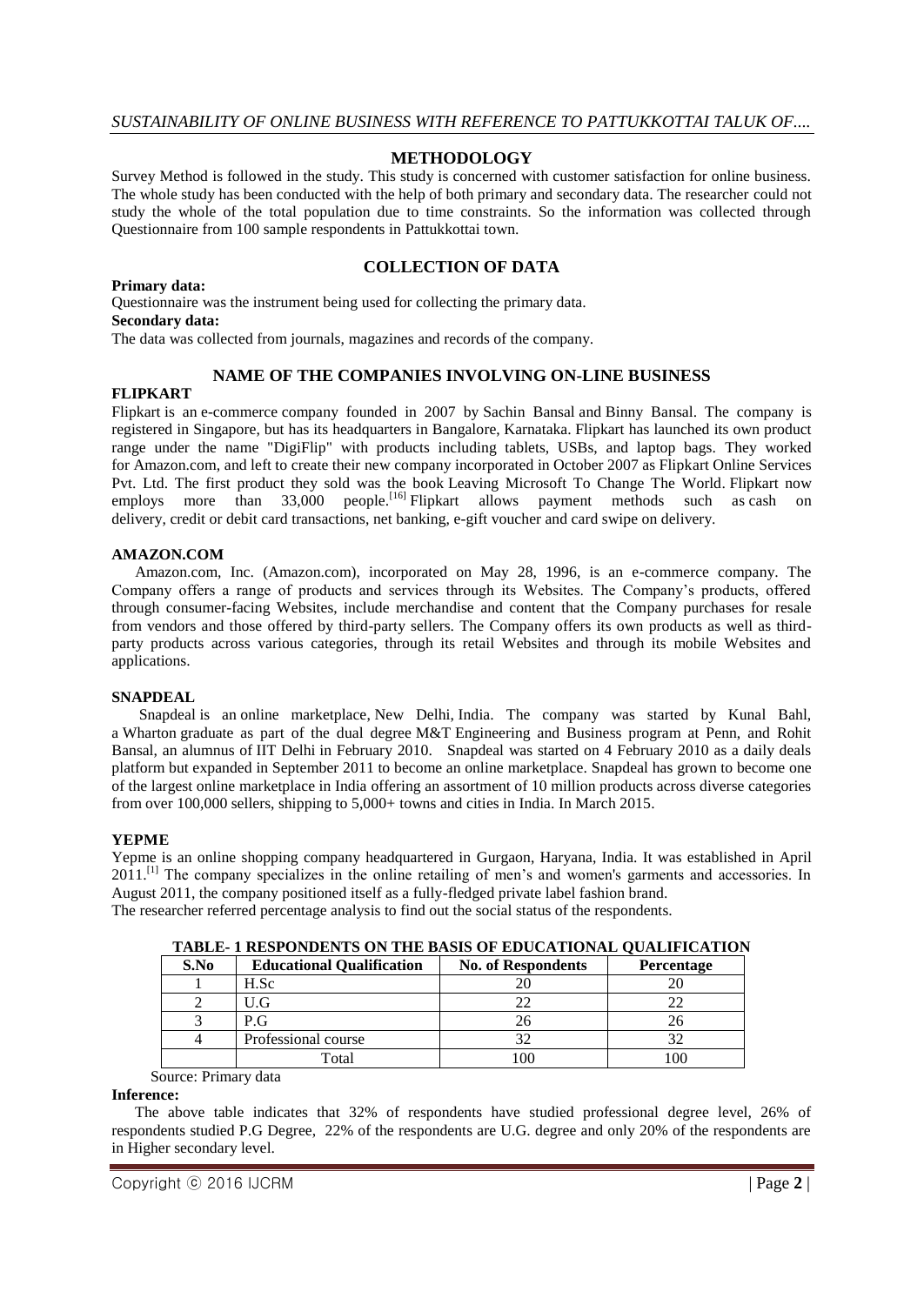



#### **TABLE -2 PERIOD OF USING ONLINE BUSINESS**

| S.No | Period of using | <b>No. of Respondents</b> | <b>Percentage</b> |
|------|-----------------|---------------------------|-------------------|
|      | 1 to 2 years    |                           |                   |
|      | 2 to 3 years    |                           |                   |
|      | 3 and above     |                           |                   |
|      | Total           |                           |                   |

Source: Primary data

#### **Inference:**

The above table indicate that majority 37% of the respondents are using the online business for 2to 3 years, 34% of the respondents are using online business for 1 to 2 years and 29% of the respondents are using more than 3 years.



## **CHART -2 PERIOD OF USING ONLINE BUSINESS**

## **TABLE 3. PRODUCT AVAILABLE FOR E-BUSINESS**

| S.No | <b>Product</b> | <b>No. of Respondents</b> | Percentage |
|------|----------------|---------------------------|------------|
|      | Mobile phone   | 35                        | 35         |
|      | Luxury goods   | 30                        | 30         |
|      | Medicines      | 10                        | 10         |
|      | Cosmetics      | 15                        |            |
|      | Food items     | 04                        | 04         |
|      | Others         | 06                        | 06         |
|      | Total          | 100                       | 100        |

## Source: Primary data

## **Inference:**

The table no: 3.11 shows that majority 35% of the respondents buy mobile phone from online mode, 30% of the respondents buy luxury goods, 15% buy cosmetics, 10% medicines, 6% buy others and only 4% of the respondents buy food items from online mode.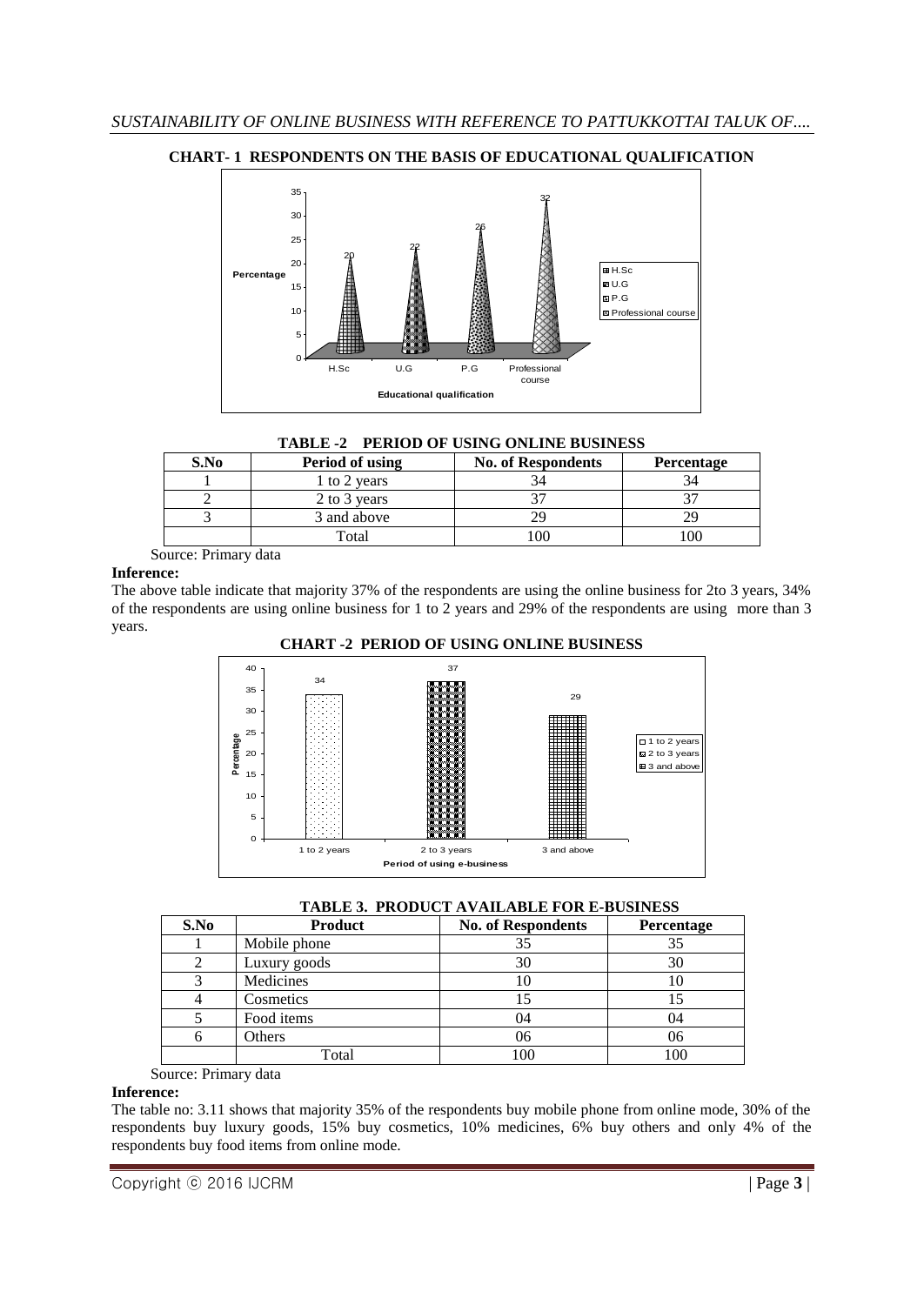

| S.No | <b>Level of satisfaction</b> | <b>No. of Respondents</b> | <b>Percentage</b> |
|------|------------------------------|---------------------------|-------------------|
|      | <b>Highly</b> satisfaction   | 40                        | 40                |
|      | Satisfaction                 | 35                        | 35                |
|      | Neutral                      |                           |                   |
|      | Unsatisfied                  | 06                        | 06                |
|      | Highly unsatisfied           |                           | 04                |
|      | Total                        |                           | 100               |

**TABLE- 4 SATISFACTION ON E-BUSINESS**

Source: Primary data

## **Inference:**

The above table shows that 40% of the respondents are highly satisfied with e-business, 35% are satisfied, 15% are neutral, 6% are unsatisfied and 4% of the respondents are highly unsatisfied with the e-business.



**CHART- 4 SATISFACTION ON E-BUSINESS**

## **TABLE- 5 CLASSIFICATION OF RESPONDENTS ON THE BASIS OF PROBLEMS FACED**

| S.No | Problems                     | No. of      | Percentage |
|------|------------------------------|-------------|------------|
|      |                              | Respondents |            |
|      | <b>Fraudulent</b> activities | 35          | 35         |
|      | Delay in goods delivery      |             |            |
|      | No change in the product     | 30          |            |
|      | Late processing              |             |            |
|      | Total                        |             | 00         |

Source: Primary data

## **Inference:**

The above table shows that majority of the respondents face the problems from e-business for fraudulent activities, 30% for not exchanging the product, 25% for the delay in goods delivery and 10% of the respondents for late processing.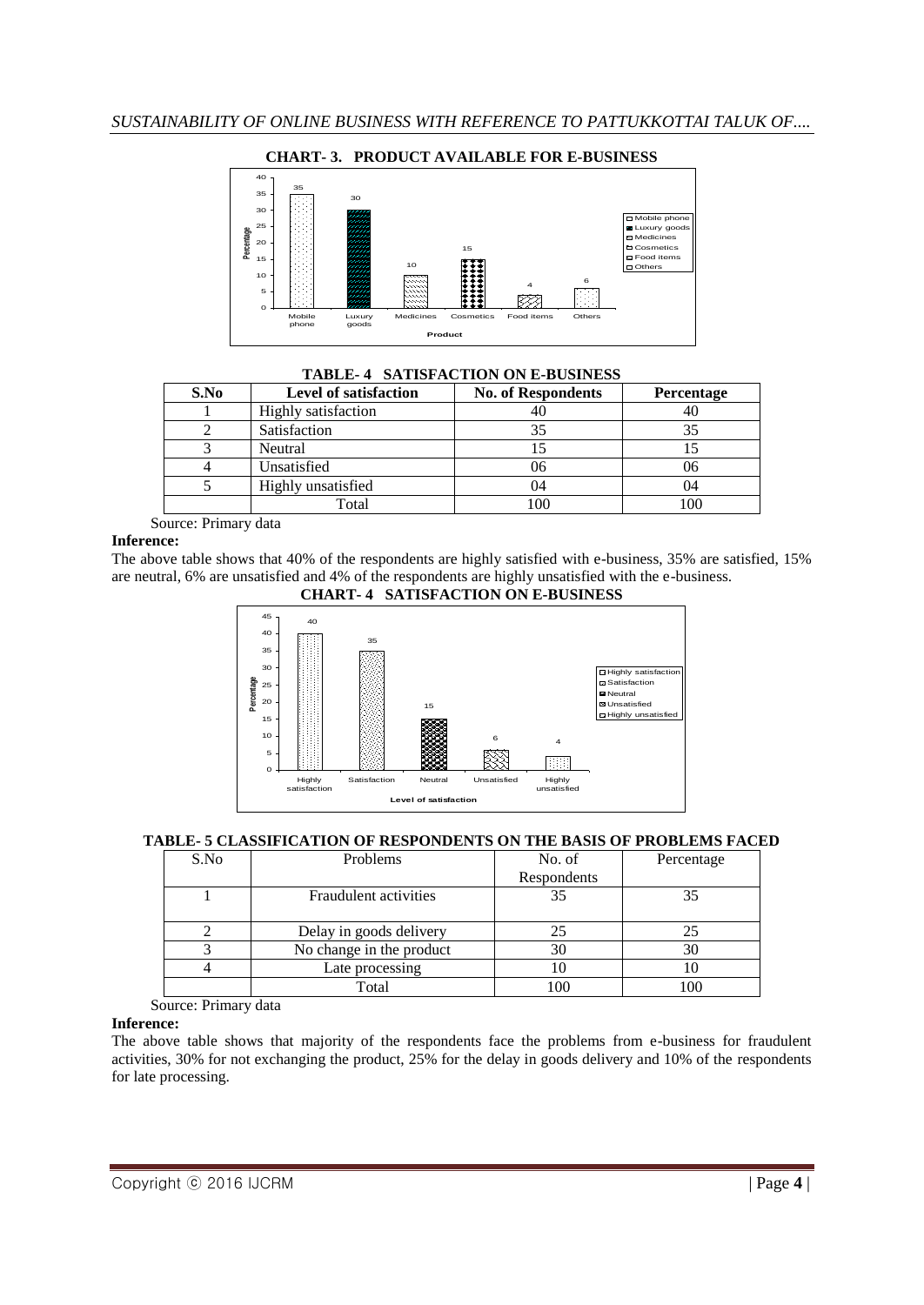



In this chapter the research presents his findings, suggestions and conclusion.

- $\triangleleft$  Majority (72%) of respondents are male
- $\div$  52% of the respondents are in the age group of 30-40 years
- $\div$  32% of the respondents are qualified on professional course
- $\cdot$  Majority 35% of the respondents purchase mobile phone from online business
- $\div$  48% of the respondents prefer the online business for any time usage of on line
- $\div$  40% of the respondents are highly satisfied in the online business
- $\div$  40% of the respondents are satisfied with e-business
- $\triangleleft$  Majority (40%) of the respondents are in the opinion that the improve faithful and honesty from customer to online business
- $\bullet$  Majority (35%) of the respondents face the problems for fraudulent activities involved in online business
- Majority (40%) of the respondents are in opinion that there is need for safety on online transactions.

#### **Following are a few suggestions by the researcher. So as to improve the online business.**

- Consumers have more faith and feel closer to the company when interacting with supermarkets on Facebook
- Online social networks, especially Facebook bring company closer to consumers and the other way around as well. The company can get more direct feedback from consumers through Facebook. So the author suggest that every specific stores should open their own Facebook page to bring consumer closer.
- The economical significance of the proposed study is to provide and develop inexpensive software that is cheaply in demand for larger market.
- The system by including online payment through PayPal, thus giving their client the ease of easily and immediately paying their reservation fee without leaving their own home.

## **CONCLUSION**

Increasing the security and confidentiality of each files and report by providing a security module, a log-in form that will have two (2) levels of access. The first will be the administrator of the system and the customer for the second level of access. Each will have a unique username and password thus making the system more secured not only for the company but also to other users of the system. In addition only those who are registered members of the system will have the privileged of reserving and booking of rooms and events, thus restricting unregistered members from reserving/booking a room or event, making their system more organized and efficient.